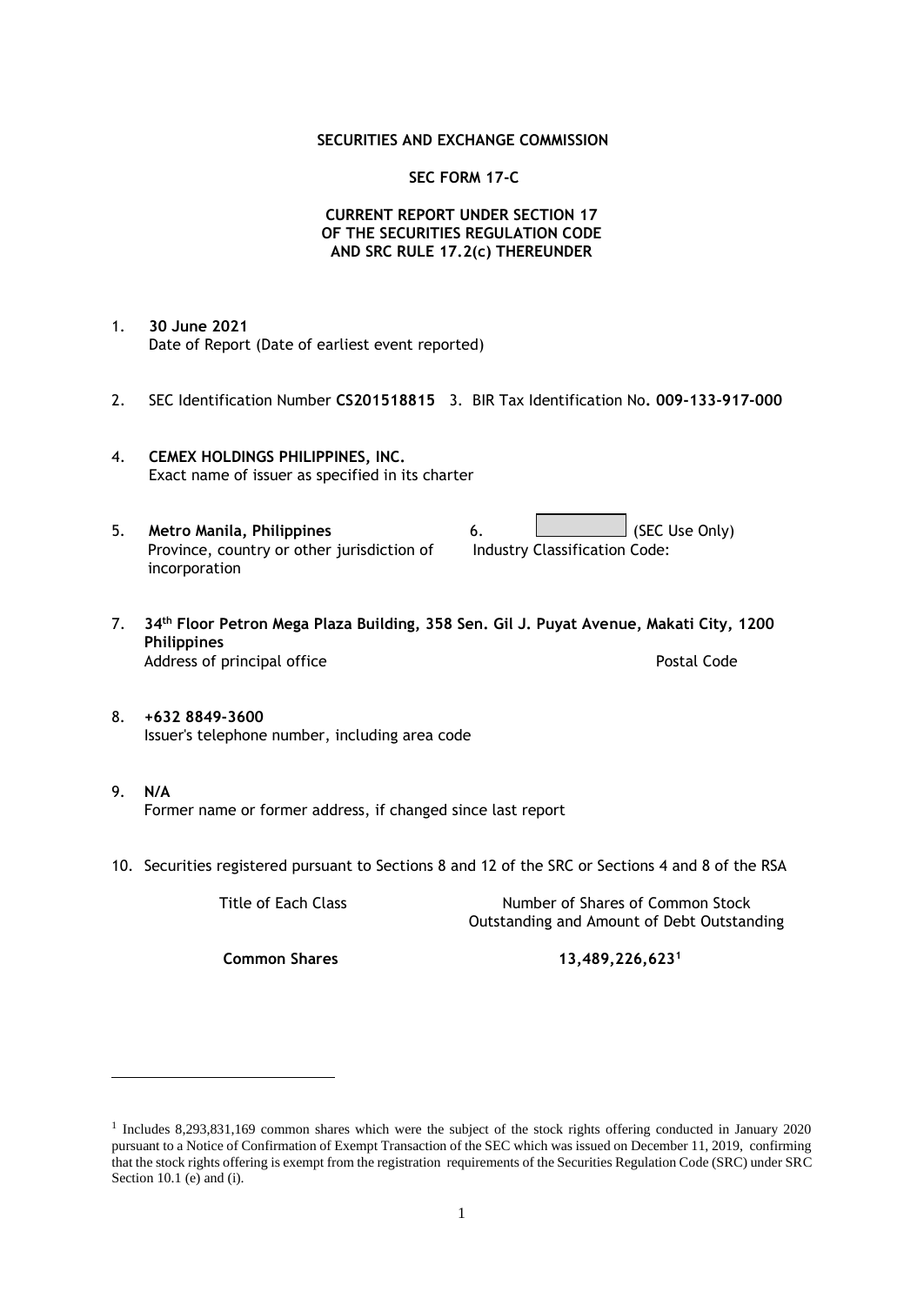11. Indicate the item numbers reported herein: **Item 9 - Other Events**

**CEMEX HOLDING PHILIPPINES, INC. ("CHP") reports on the use of proceeds realized from the Stock Rights Offering (SRO) of 8,293,831,169 common shares of CHP that was conducted in**  Based on the Offer Price of £1.54 per share, the total proceeds from the SRO **amounted to P12,772,500,000.26.** 

**The following costs and expenses were disbursed/charged today against the SRO proceeds:**

| USE OF PROCEEDS/PURPOSE                                                                     | <b>AMOUNT</b> (in<br>Pesos) |
|---------------------------------------------------------------------------------------------|-----------------------------|
| Costs and expenses associated with the SOLID Cement plant<br>expansion project <sup>1</sup> | 1,242,870.00                |

<sup>1</sup>*Funded through advances made by CHP to Solid Cement Corporation ("SOLID") under the Revolving Master Loan Facility Agreement dated 3 March 2020 entered into between CHP, as lender, and SOLID, as borrower*

# **SIGNATURES**

Pursuant to the requirements of the Securities Regulation Code, the issuer has duly caused this report to be signed on its behalf by the undersigned hereunto duly authorized.

**CEMEX HOLDINGS PHILIPPINES, INC. 30 June 2021 Issuer Date of the Community of the Community Community Community Community Community Community Community Community** 

launier sir de seu.  **Jannette Virata Sevilla Compliance Officer**